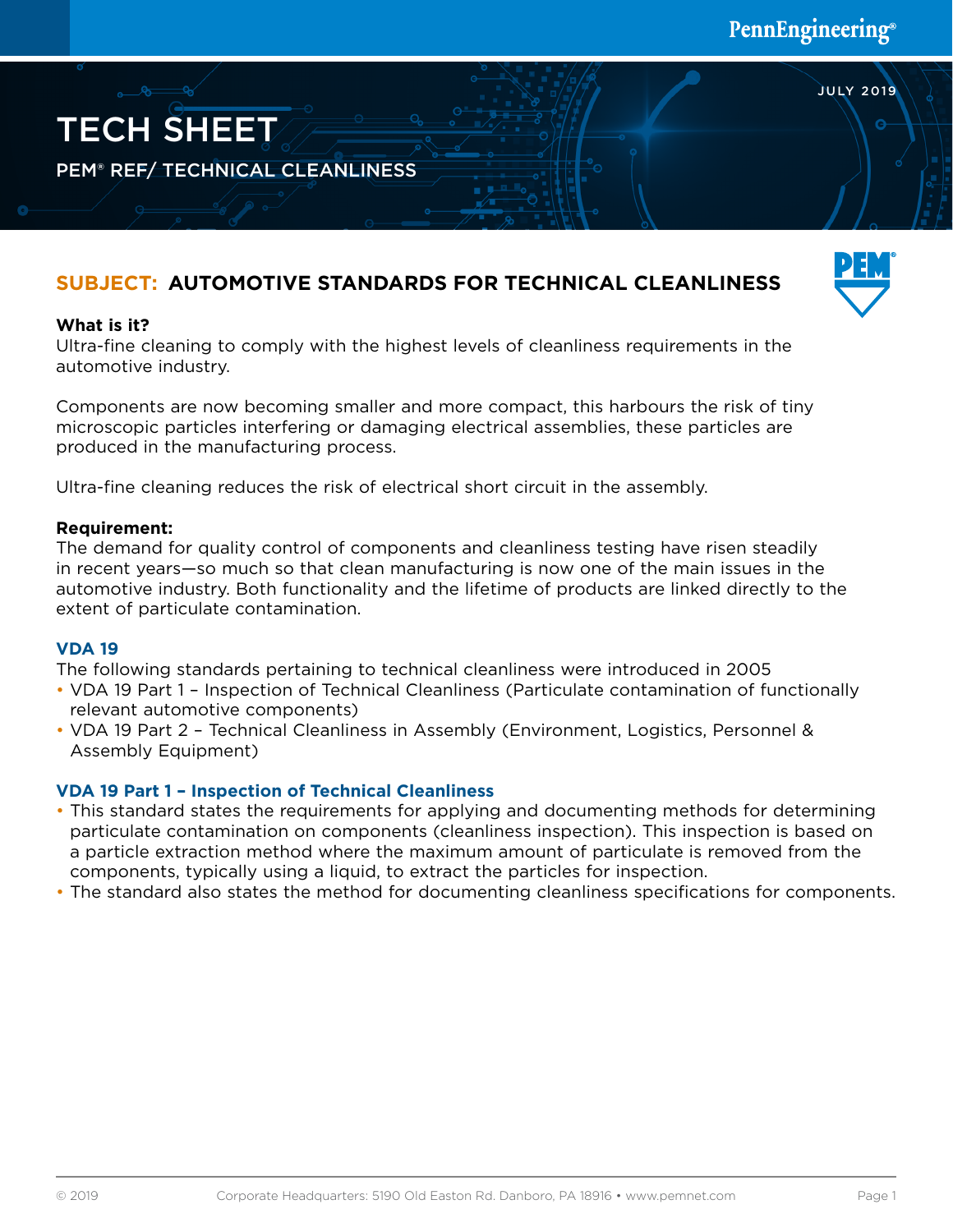JULY 2019



## **PennEngineering Compliance:**

- PennEngineering are fully compliant with VDA19 Part 1 and with currently quoted applications (typically no particles  $>$  400 $\mu$ m after additional cleaning operation that must be agreed/stipulated).
- New applications need to be reviewed by PennEngineering on a case by case basis when technical cleanliness requirements are stated, Please send us your requirements for review.

## **VDA 19 Part 2 – Technical Cleanliness in Assembly**

Scope:

- This standard is concerned with the planning of processes in assembly areas where cleanliness is a factor
- This standard assumes that components to be used in the assembly are already meeting the required cleanliness specification when tested as per VDA 19 Part 1.
- This standard is a guide to help locate and eliminate particle sources in assembly processes where the required degree of cleanliness cannot be attained in the assembly system despite the use of clean components which meet VDA19.1 requirements (for example, particles created from component installation, from engaging threads between components, from particles detaching from coatings)
- The standard guides assembly manufacturers on principles to prevent or remove particles at the point of generation in assembly processes (assembly workstation)

## **PennEngineering Compliance:**

PennEngineering compliance is as follows:

- Inspection of cleanliness as per VDA 19 Part 1 **at the point of fastener packaging**.
- The following potential risks need to be mitigated by the assembler who is using PennEngineering product subject to technical cleanliness requirements.
- Potential particle creation during the installation of the fastener.
- Potential particle creation from the coating of the fasteners due to feeding, abrasion, etc.
- Potential particle creation from threading processes (mating component thread engagement).
- Particle creation risks in assembly processes are stated in VDA19 Part 2 and guidelines for prevention/removal of these particles during assembly are also stated.
- Please contact us to discuss your individual requirements.